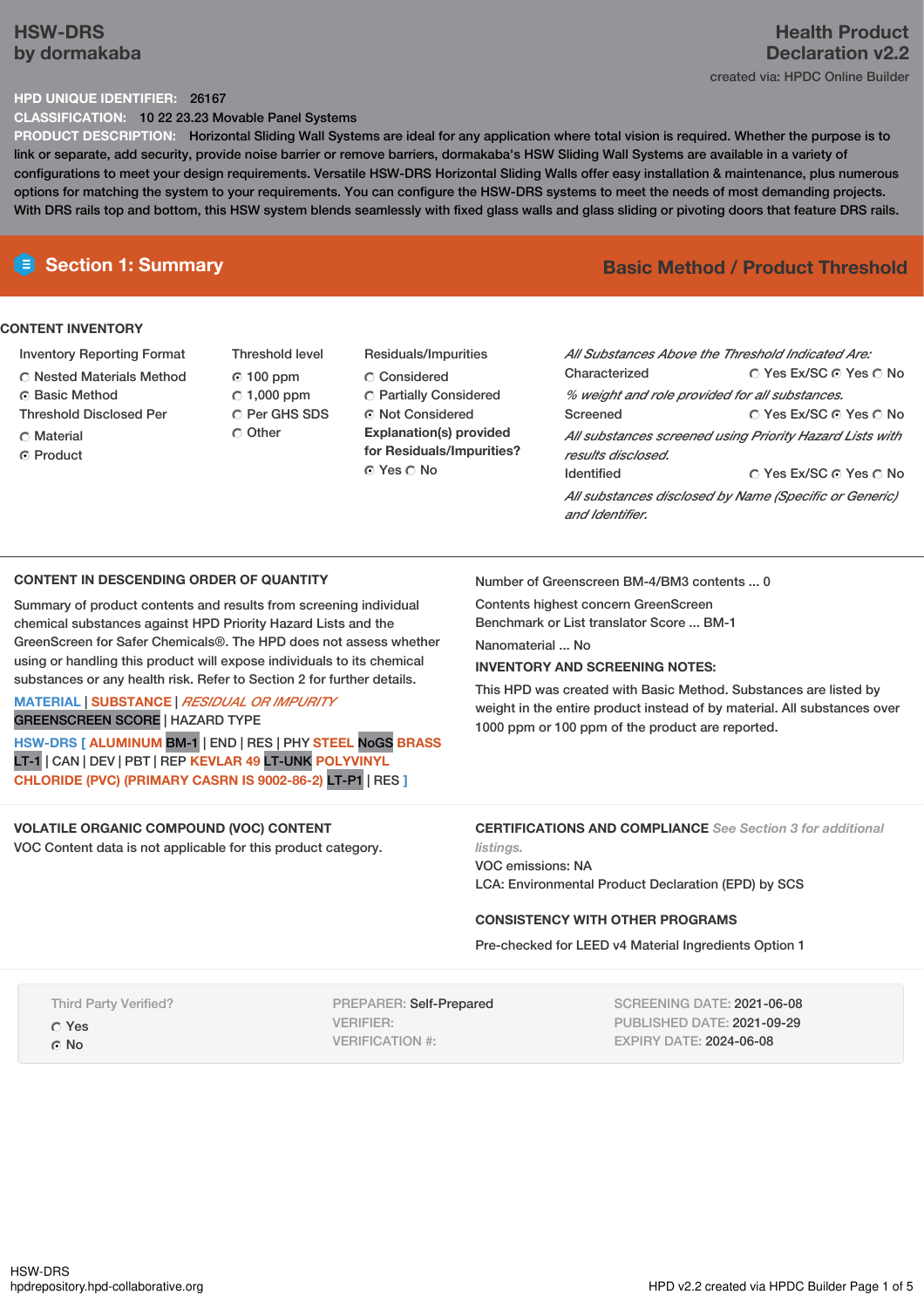This section lists contents in a product based on specific threshold(s) and reports detailed health information including hazards. This HPD uses the *inventory method indicated above, which is one of three possible methods:*

- *Basic Inventory method with Product-level threshold.*
- *Nested Material Inventory method with Product-level threshold*
- *Nested Material Inventory method with individual Material-level thresholds*

Definitions and requirements for the three inventory methods and requirements for each data field can be found in the HPD Open Standard version *2.2, available on the HPDC website at: [www.hpd-collaborative.org/hpd-2-2-standard](https://www.hpd-collaborative.org/hpd-2-2-standard)*

## **HSW-DRS**

PRODUCT THRESHOLD: 100 ppm RESIDUALS AND IMPURITIES CONSIDERED: No

RESIDUALS AND IMPURITIES NOTES: No residuals or impurities are expected in these materials at or above the inventory threshold.

OTHER PRODUCT NOTES: -

**ALUMINUM** ID: **7429-90-5**

|                         | HAZARD SCREENING METHOD: Pharos Chemical and Materials Library | HAZARD SCREENING DATE: 2021-09-17 11:51:15 |                 |                 |                                                                                                                                                            |
|-------------------------|----------------------------------------------------------------|--------------------------------------------|-----------------|-----------------|------------------------------------------------------------------------------------------------------------------------------------------------------------|
| $\%: 95.5000 - 95.5000$ | $GS:$ BM-1                                                     |                                            | RC: Both        | NANO: <b>No</b> | <b>SUBSTANCE ROLE: Hardware</b>                                                                                                                            |
| <b>HAZARD TYPE</b>      | <b>AGENCY AND LIST TITLES</b>                                  |                                            | <b>WARNINGS</b> |                 |                                                                                                                                                            |
| <b>END</b>              | <b>TEDX - Potential Endocrine Disruptors</b>                   | <b>Potential Endocrine Disruptor</b>       |                 |                 |                                                                                                                                                            |
| <b>RES</b>              | AOEC - Asthmagens                                              |                                            |                 |                 | Asthmagen (Rs) - sensitizer-induced                                                                                                                        |
| <b>PHY</b>              | EU - GHS (H-Statements)                                        |                                            | or $2$ ]        |                 | H228 - Flammable solid [Flammable solids - Category 1                                                                                                      |
| <b>PHY</b>              | EU - GHS (H-Statements)                                        |                                            |                 |                 | H261 - In contact with water releases flammable gases<br>[Substances and mixtures which, in contact with water,<br>emit flammable gases - Category 2 or 3] |

SUBSTANCE NOTES: Top/bottom rails, door rail covers, vertical stiles

| <b>STEEL</b>         |                                                                |                 |          | ID: 12597-69-2                                 |
|----------------------|----------------------------------------------------------------|-----------------|----------|------------------------------------------------|
|                      | HAZARD SCREENING METHOD: Pharos Chemical and Materials Library |                 |          | HAZARD SCREENING DATE: 2021-09-17 11:52:00     |
| %: $2.0000 - 2.0000$ | <b>GS: NoGS</b>                                                | RC: Both        | NANO: No | <b>SUBSTANCE ROLE: Hardware</b>                |
| <b>HAZARD TYPE</b>   | <b>AGENCY AND LIST TITLES</b>                                  | <b>WARNINGS</b> |          |                                                |
| None found           |                                                                |                 |          | No warnings found on HPD Priority Hazard Lists |
|                      | SUBSTANCE NOTES: Fasteners, trolleys, brackets, locks/hardware |                 |          |                                                |
|                      |                                                                |                 |          |                                                |
| <b>BRASS</b>         |                                                                |                 |          | ID: 86376-49-0                                 |
|                      | HAZARD SCREENING METHOD: Pharos Chemical and Materials Library |                 |          | HAZARD SCREENING DATE: 2021-09-28 10:04:20     |
| %: $1.0000 - 1.0000$ | <b>GS: LT-1</b>                                                | RC: Both        | NANO: No | <b>SUBSTANCE ROLE: Hardware</b>                |
|                      |                                                                |                 |          |                                                |
|                      |                                                                |                 |          |                                                |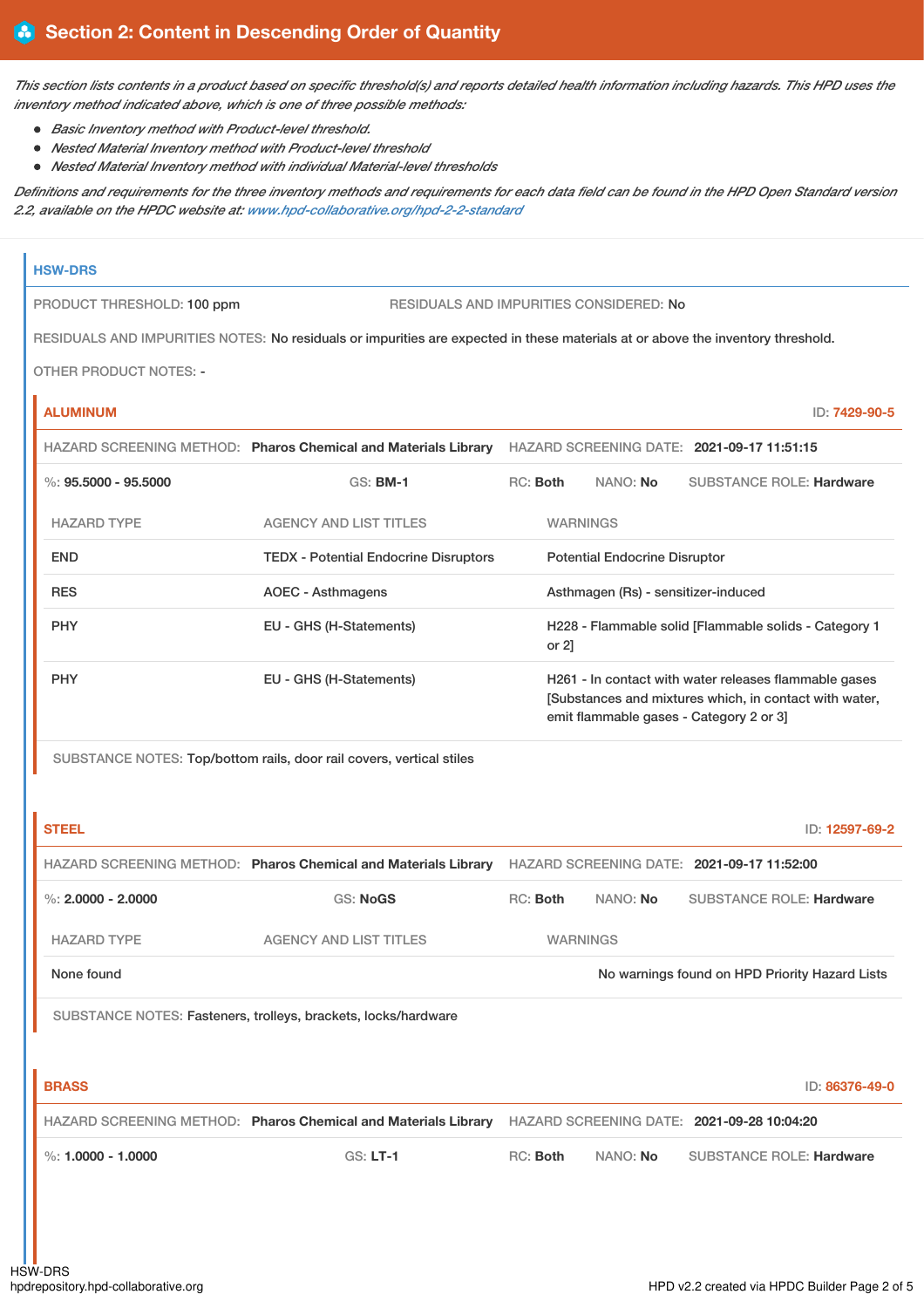| <b>HAZARD TYPE</b>                                           | <b>AGENCY AND LIST TITLES</b>                                  |                                                                                         | <b>WARNINGS</b>                                                                                           |                                     |                                            |                |
|--------------------------------------------------------------|----------------------------------------------------------------|-----------------------------------------------------------------------------------------|-----------------------------------------------------------------------------------------------------------|-------------------------------------|--------------------------------------------|----------------|
| <b>CAN</b>                                                   | CA EPA - Prop 65                                               |                                                                                         | Carcinogen                                                                                                |                                     |                                            |                |
| CAN                                                          | US NIH - Report on Carcinogens                                 |                                                                                         | Reasonably Anticipated to be Human Carcinogen                                                             |                                     |                                            |                |
| <b>DEV</b>                                                   | <b>G&amp;L</b> - Neurotoxic Chemicals                          |                                                                                         | Developmental Neurotoxicant                                                                               |                                     |                                            |                |
| <b>PBT</b>                                                   | <b>PBT</b><br>US EPA - Toxics Release Inventory PBTs           |                                                                                         |                                                                                                           |                                     |                                            |                |
| <b>REP</b>                                                   | GHS - Korea                                                    | H360 - May damage fertility or the unborn child<br>[Reproductive toxicity - Category 1] |                                                                                                           |                                     |                                            |                |
| <b>SUBSTANCE NOTES: Locking hardware</b>                     |                                                                |                                                                                         |                                                                                                           |                                     |                                            |                |
| <b>KEVLAR 49</b>                                             |                                                                |                                                                                         |                                                                                                           |                                     |                                            | ID: 24938-64-5 |
|                                                              |                                                                |                                                                                         | HAZARD SCREENING METHOD: Pharos Chemical and Materials Library HAZARD SCREENING DATE: 2021-09-28 10:05:25 |                                     |                                            |                |
| $\%: 1.0000 - 1.0000$                                        | <b>GS: LT-UNK</b>                                              | RC: None                                                                                |                                                                                                           | NANO: No                            | <b>SUBSTANCE ROLE: Hardware</b>            |                |
| <b>HAZARD TYPE</b>                                           | <b>AGENCY AND LIST TITLES</b>                                  |                                                                                         | <b>WARNINGS</b>                                                                                           |                                     |                                            |                |
| None found<br>No warnings found on HPD Priority Hazard Lists |                                                                |                                                                                         |                                                                                                           |                                     |                                            |                |
| <b>SUBSTANCE NOTES: Gasket material</b>                      |                                                                |                                                                                         |                                                                                                           |                                     |                                            |                |
|                                                              |                                                                |                                                                                         |                                                                                                           |                                     |                                            |                |
| POLYVINYL CHLORIDE (PVC) (PRIMARY CASRN IS 9002-86-2)        |                                                                |                                                                                         |                                                                                                           |                                     |                                            | ID: 93050-82-9 |
|                                                              | HAZARD SCREENING METHOD: Pharos Chemical and Materials Library |                                                                                         |                                                                                                           |                                     | HAZARD SCREENING DATE: 2021-09-17 11:56:30 |                |
| $\%$ : 0.5000 - 0.5000                                       | GS: LT-P1                                                      | <b>RC: None</b>                                                                         |                                                                                                           | NANO: No                            | <b>SUBSTANCE ROLE: Hardware</b>            |                |
| <b>HAZARD TYPE</b>                                           | <b>AGENCY AND LIST TITLES</b>                                  |                                                                                         | <b>WARNINGS</b>                                                                                           |                                     |                                            |                |
| <b>RES</b>                                                   | <b>AOEC - Asthmagens</b>                                       |                                                                                         |                                                                                                           | Asthmagen (Rs) - sensitizer-induced |                                            |                |
| <b>SUBSTANCE NOTES: Seals</b>                                |                                                                |                                                                                         |                                                                                                           |                                     |                                            |                |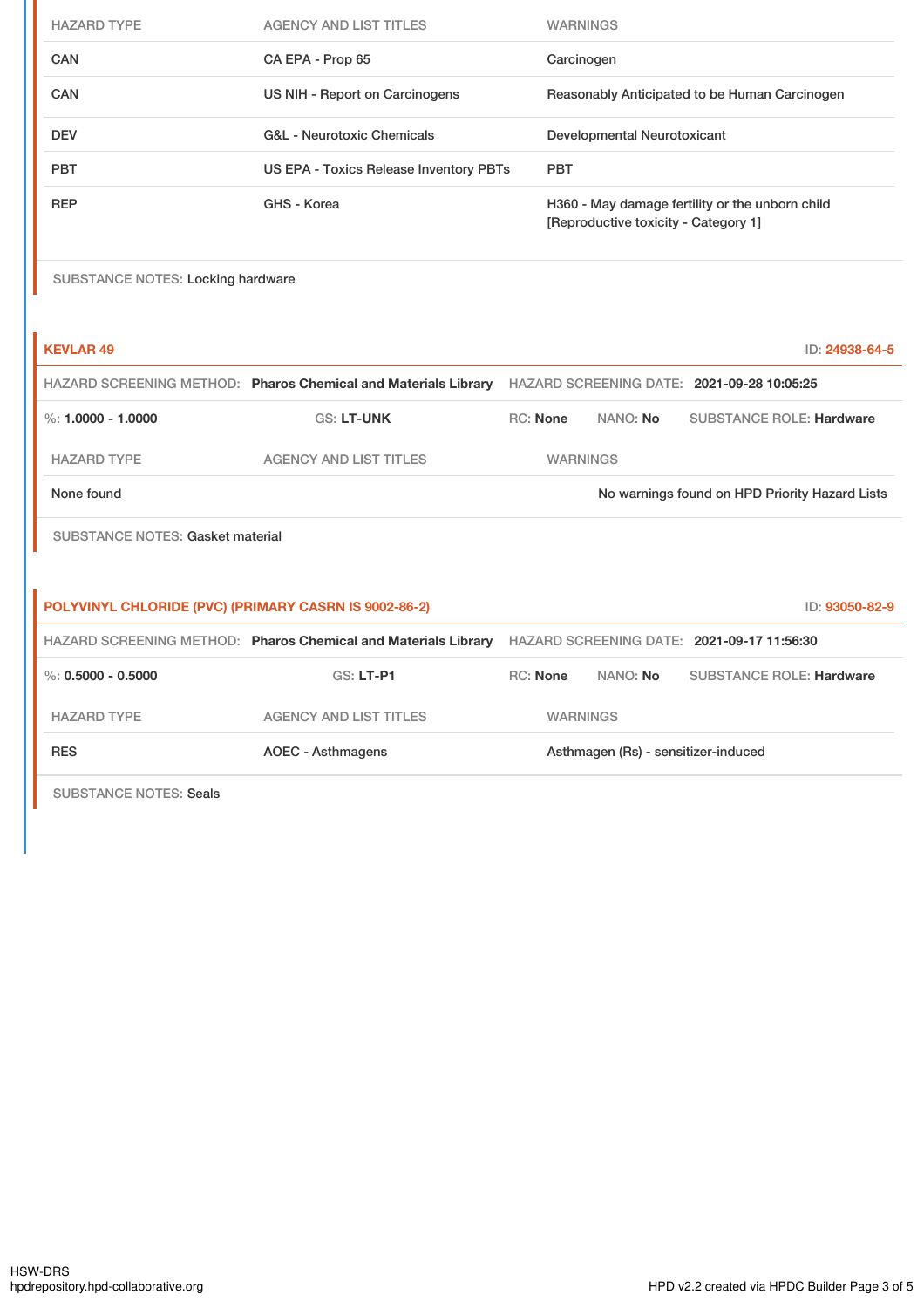This section lists applicable certification and standards compliance information for VOC emissions and VOC content. Other types of health or *environmental performance testing or certifications completed for the product may be provided.*

| <b>VOC EMISSIONS</b>                                                                                 | <b>NA</b>                                                  |                              |  |  |  |  |  |
|------------------------------------------------------------------------------------------------------|------------------------------------------------------------|------------------------------|--|--|--|--|--|
| CERTIFYING PARTY: Self-declared<br><b>APPLICABLE FACILITIES: NA</b><br><b>CERTIFICATE URL:</b>       | ISSUE DATE: 2021-09- EXPIRY DATE:<br>17                    | <b>CERTIFIER OR LAB: NA</b>  |  |  |  |  |  |
| CERTIFICATION AND COMPLIANCE NOTES: VOC Content data is not applicable for this product category.    |                                                            |                              |  |  |  |  |  |
| <b>LCA</b>                                                                                           | <b>Environmental Product Declaration (EPD) by SCS</b>      |                              |  |  |  |  |  |
| <b>CERTIFYING PARTY: Third Party</b><br><b>APPLICABLE FACILITIES: USA</b><br><b>CERTIFICATE URL:</b> | ISSUE DATE: 2021-06- EXPIRY DATE:<br>25<br><b>Services</b> | CERTIFIER OR LAB: SCS Global |  |  |  |  |  |

CERTIFICATION AND COMPLIANCE NOTES: -

# **Section 4: Accessories**

This section lists related products or materials that the manufacturer requires or recommends for installation (such as adhesives or fasteners), maintenance, cleaning, or operations. For information relating to the contents of these related products, refer to their applicable Health Product *Declarations, if available.*

No accessories are required for this product.

# **Section 5: General Notes**

dormakaba has resulted from the merger of the two well-established brands Dorma and Kaba, both known for their expertise in the area of smart and secure access solutions. Together we stand for more than 150 years of security and reliability. Our master brand dormakaba stands for our offering of products, solutions and services for secure access to buildings and rooms from a single source. Our global brand power supports us to become the trusted industry leader. For more information, please go to: www.dormakaba.com. The information contained in this HPD is to be used only as a voluntary information on our products. dormakaba makes no representation or warranty as to the completeness or accuracy of the information contained herein. The products and specifications set forth in this HPD are subject to change without notice and dormakaba disclaims any and all liability for such changes. The information contained herein is provided without warranties of any kind, either express or implied, and dormakaba disclaims any and all liability for typographical, printing, or production errors or changes affecting the specifications contained herein. dormakaba DISCLAIMS ALL WARRANTIES, EXPRESS OR IMPLIED, INCLUDING, BUT NOT LIMITED TO, THE IMPLIED WARRANTIES OF MERCHANTABILITY AND FITNESS FOR A PARTICULAR PURPOSE. IN NO EVENT WILL dormakaba BE LIABLE FOR ANY INCIDENTAL, INDIRECT OR CONSEQUENTIAL DAMAGES ARISING FROM THE SALE OR USE OF ANY PRODUCT. All sales of products shall be subject to dormakaba's applicable General Terms and Conditions, a copy of which will be provided by your local dormakaba organisation upon request.